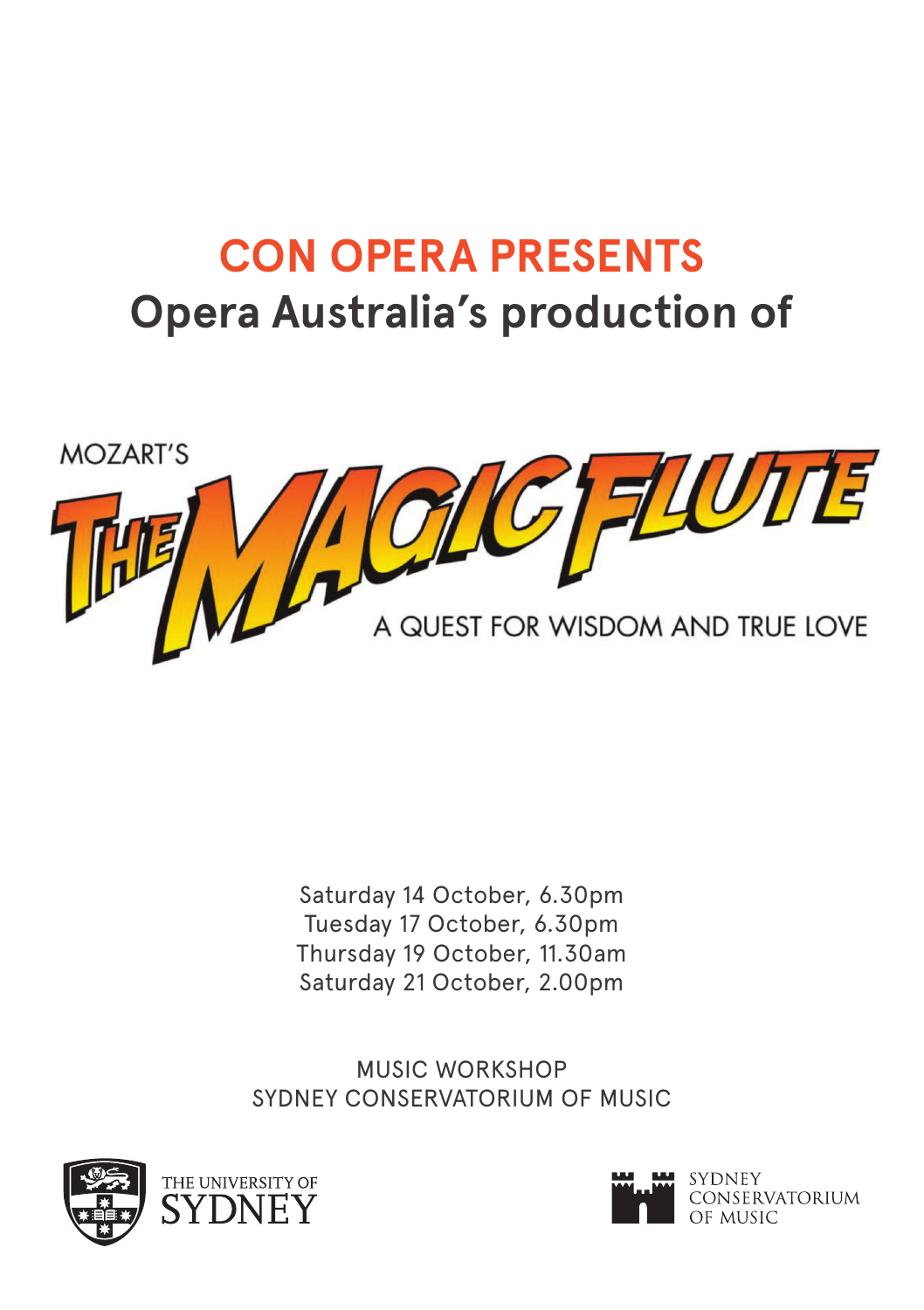# **Sydney Conservatorium of Music Opera School presents**

### DIE ZAUBERFLÖTE (THE MAGIC FLUTE) Wolfgang Amadeus Mozart

Opera in two acts

Libretto by Emanuel Schikaneder

Sung in German with English surtitles

Approximately 2 hours, with one interval of 20 minutes

Original production conceived and directed by Michael Gow

Designer Robert Kemp

Original Lighting Designer Matt Scott

English Translation Michael Gow with Anthony Legge (additional material by Roger Press)

### Sydney Conservatorium of Music

production directed by Roger Press, based on the original conception and production of Michael Gow

Music Director Dr Stephen Mould

Revival Lighting Designer Peter Rubie

This Opera Australia production of *The Magic Flute* is presented in arrangement with the Sydney Conservatorium of Music, The University of Sydney. This production of *The Magic Flute* was first performed in 2014, and toured 43 regional centres throughout Australia. It is presented by kind arrangement with Opera Australia.

*The Magic Flute* is published by Bärenreiter/ Alkor and supplied by Clear Music Australia, their exclusive hire agents for Australia and New Zealand.

*The Magic Flute* was commissioned for a playhouse in Vienna – an opera for the people, not the wealthy patrons of the Opera House.

Mozart conducted the premiere and felt the opera was an immediate success, writing to his wife to say: "But what always gives me the most pleasure is the silent approval! You can see how the opera is becoming more and more esteemed…"

Sadly, Mozart died just two months later.

**Stay tuned with What's on at the Con by signing up to our eNewsletter here: music.sydney.edu.au/enews**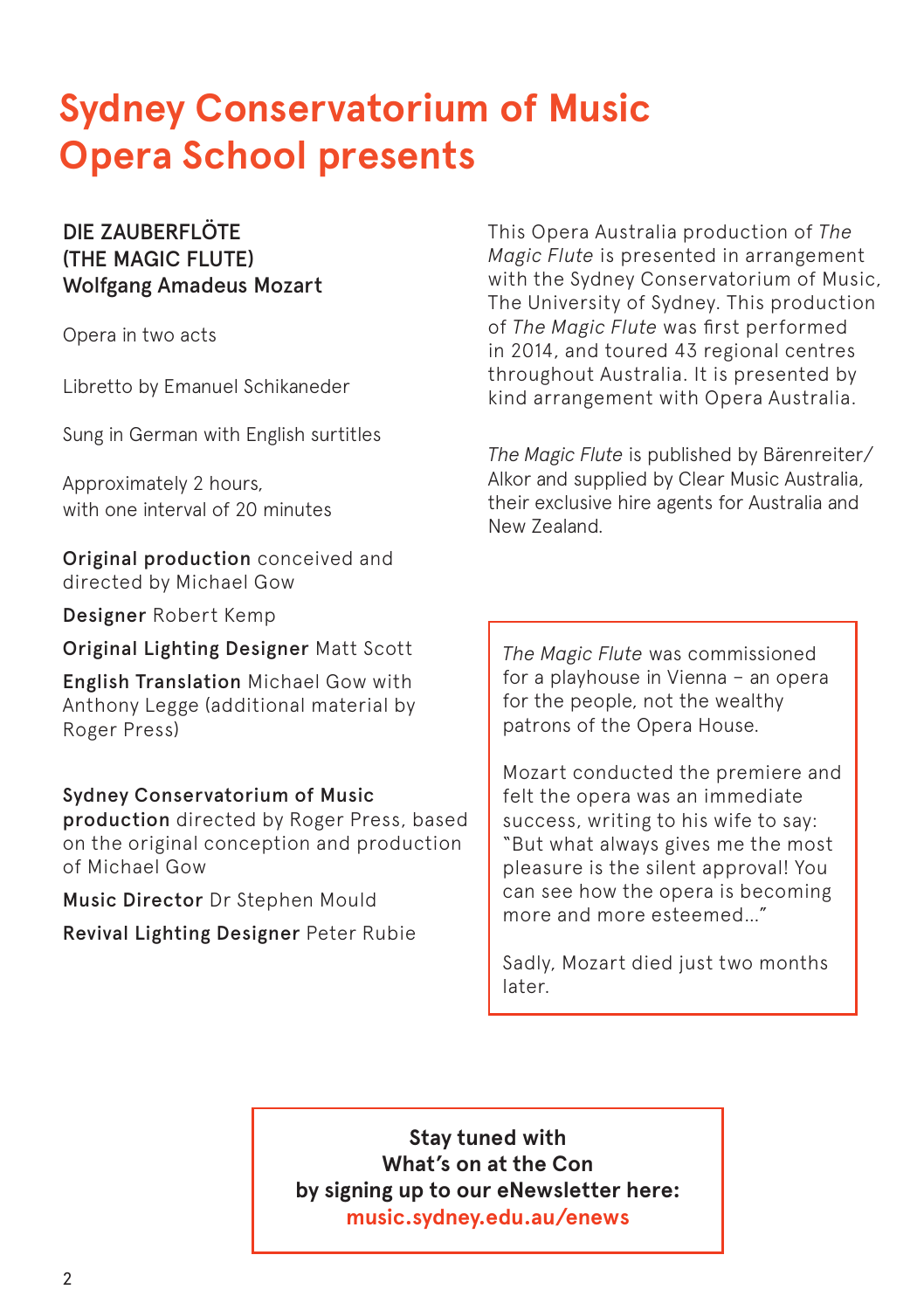# **Synopsis**

### **Act 1**

Tamino, a young explorer, finds himself in a mysterious tomblike maze. A terrible monster begins stalking him and in his panic to escape, Tamino knocks himself out. At that moment, Three Women arrive to send the monster back to whatever vault it escaped from.

The Three Women are very taken with Tamino, each wanting to stay alone with him while the other two go and alert the woman they serve, the mysterious Queen of the Night. In the end all three go, promising to return.

Tamino comes to, not sure where he is or even whether he's not dreaming. Another bizarre figure appears. It's Papageno, the former ornithologist now bird catcher who works for the Queen of the Night. Papageno claims to have defeated the monster but the three women return and make it clear they were the ones who rescued Tamino. To stop Papageno fibbing they put a stopper in his mouth.

They give Tamino a locket with a portrait of the Queen of the Night's daughter Pamina. Tamino immediately falls in love with Pamina and vows to rescue her from the terrible man who has kidnapped her.

The Queen of the Night hears his vow and arrives to promise that the moment Pamina is rescued she will become Tamino's bride.

The Three Women give Tamino a magic flute to protect him on his mission. They give Papageno, who doesn't really want to help, a magic music box to keep him safe. The Three Women give both men Spirits to guide them on their quest. Tamino and Papageno set off to rescue Pamina.

Pamina is trying to escape from the maze but she is caught by Monostatos, the man who is assigned to guard her. It's clear Monostatos is very taken with Pamina. Papageno stumbles in and looks so bizarre Monostatos goes to get help. Papageno tells Pamina that a handsome young man is in love with her and they must go to meet him. They both yearn to have someone to love.

Tamino meanwhile encounters the Speaker who questions him about his reasons for being in this tomb, overheard by another stranger. Tamino tells him he's here to rescue a young woman from an evil man. The Speaker tells him that Tamino doesn't know the true story about Pamina's kidnap. Tamino is afraid Pamina might be dead but the mysterious voices tell him she is still alive.

The Speaker and the stranger return with their followers. The stranger is in fact Sarastro, Pamina's father and leader of a band of Philosophers working in the tomb. Monostatos has caught Tamino, who is shocked to learn the stranger he insulted is the man who stole his beloved from her mother. Monostatos expects to be rewarded for finding Tamino but instead is punished for harassing Pamina. Sarastro tells Tamino he must join the Philosophers if he wants to be accepted.

### **Act 2**

Sarastro and the Philosophers convene and agree that Tamino is ready to undergo the three trials that lead to membership of their circle. The first trial is the Trial by Silence.

The Three Women appear and warn them that terrible things will happen to them if they join the Philosophers. Papageno is terrified and can't keep quiet.

The Spirit Guides appear to tell the two men to be brave in the coming trials. Pamina finds Tamino but he can't speak to her because of the Trial by Silence. She thinks he doesn't love her anymore and is heartbroken. She thinks that only death will end her suffering. Papageno wishes he had someone to feel as deeply about him.

Monostatos finds the unhappy Pamina and decides to make her his, but the Queen of the Night arrives. She is impatient for Tamino to lead Pamina out of the tomb. When Pamina tells her Tamino will become one of the Philosophers, the Queen of the Night is enraged. She tells Pamina she must kill Sarastro or she will no longer be her daughter.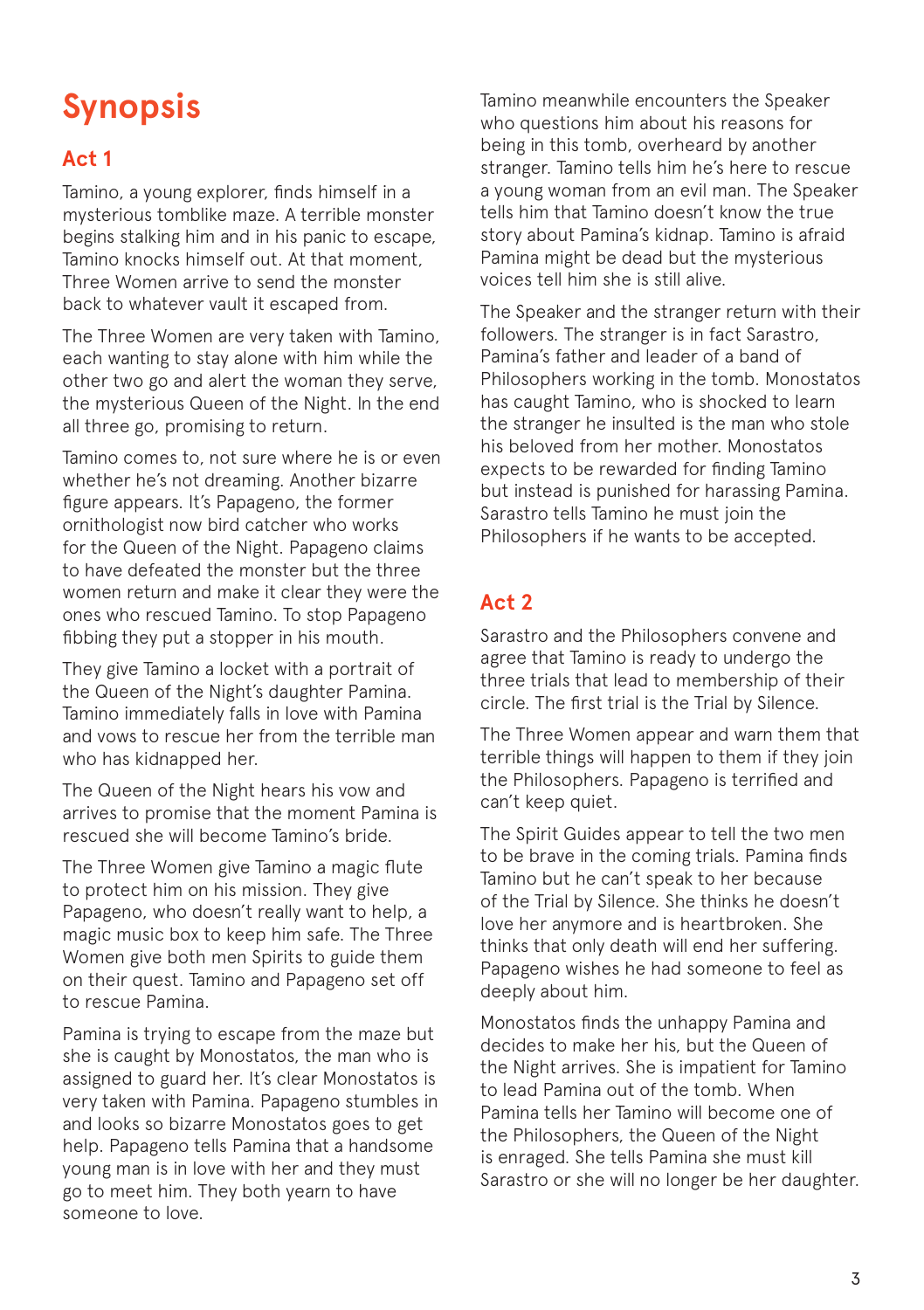Monostatos has overheard and tries to blackmail Pamina but is finally banished by Sarastro. Pamina challenges her father, and he is forced to confront his own feelings and beliefs.

Tamino is led to the next two trials, The Trial by Fire and the Trial by Water by two Priests in protective outfits. Pamina cries out in despair, Tamino hears her and they are reunited. Pamina bravely leads Tamino through the secret doors that lead to the two Trials. Her love and the music of the magic flute protect them and they survive. They are welcomed into the band of Philosophers.

Papageno is overwhelmed by the loneliness and thinks of ending his life. But the Spirit Guides tell him to use the music box to obtain what he longs for. He does and finally meets his perfect partner, Papagena.

Monostatos is now aiding and abetting the Queen of the Night and they are about to blow up the tomb when Sarastro exposes their plot. But instead of punishing them, he heeds his own philosophy and humbles himself before them, asking for forgiveness for having been so angry towards them. Every one sings of the joy and harmony that come from listening to this wisdom.

(Kindly reproduced with permission of Michael Gow and Opera Australia)

Wolfgang Amadeus Mozart (27 Jan 1756, Salzburg – 5 Dec 1791, Vienna) is rightly regarded as one of the most supremely gifted of musicians, a child prodigy who grew into a composer and pianist of the highest distinction. His style essentially represents a synthesis of many different elements, which coalesced in his Viennese years, from 1781 on, into an idiom now regarded as a peak of Viennese Classicism. The mature music, distinguished by its melodic beauty, its formal elegance and its richness of harmony and texture, is deeply coloured by Italian opera though also rooted in Austrian and south German instrumental traditions. Unlike Haydn, his senior by 24 years, and Beethoven, his junior by 15, he excelled in every medium current in his time. He may thus be regarded as the most universal composer in the history of Western music.

*Die Zauberflöte (The Magic Flute)* is an example of *Singspiel*, the form of 18th century comic opera indigenous to Germany which included spoken dialogue, although in complexity and quality it far exceeded other examples of the genre. It was premiered in the Theater auf der Wieder in Vienna on 30 September 1791, mere months before Mozart's untimely death. Although it was not a fashionable venue, audiences were good and included all ranks; Salieri attended a performance and complimented Mozart warmly. There were 20 performances in the first month.

Soon after Mozart's death *Die Zauberflöte* was performed in Prague and in all other centres of German opera (including Warsaw and St Petersburg) before 1798. No major operatic centre was without a production in the 19th century and the popularity of *Die Zauberflöte* has never waned.

(Source *Oxford Music Online*)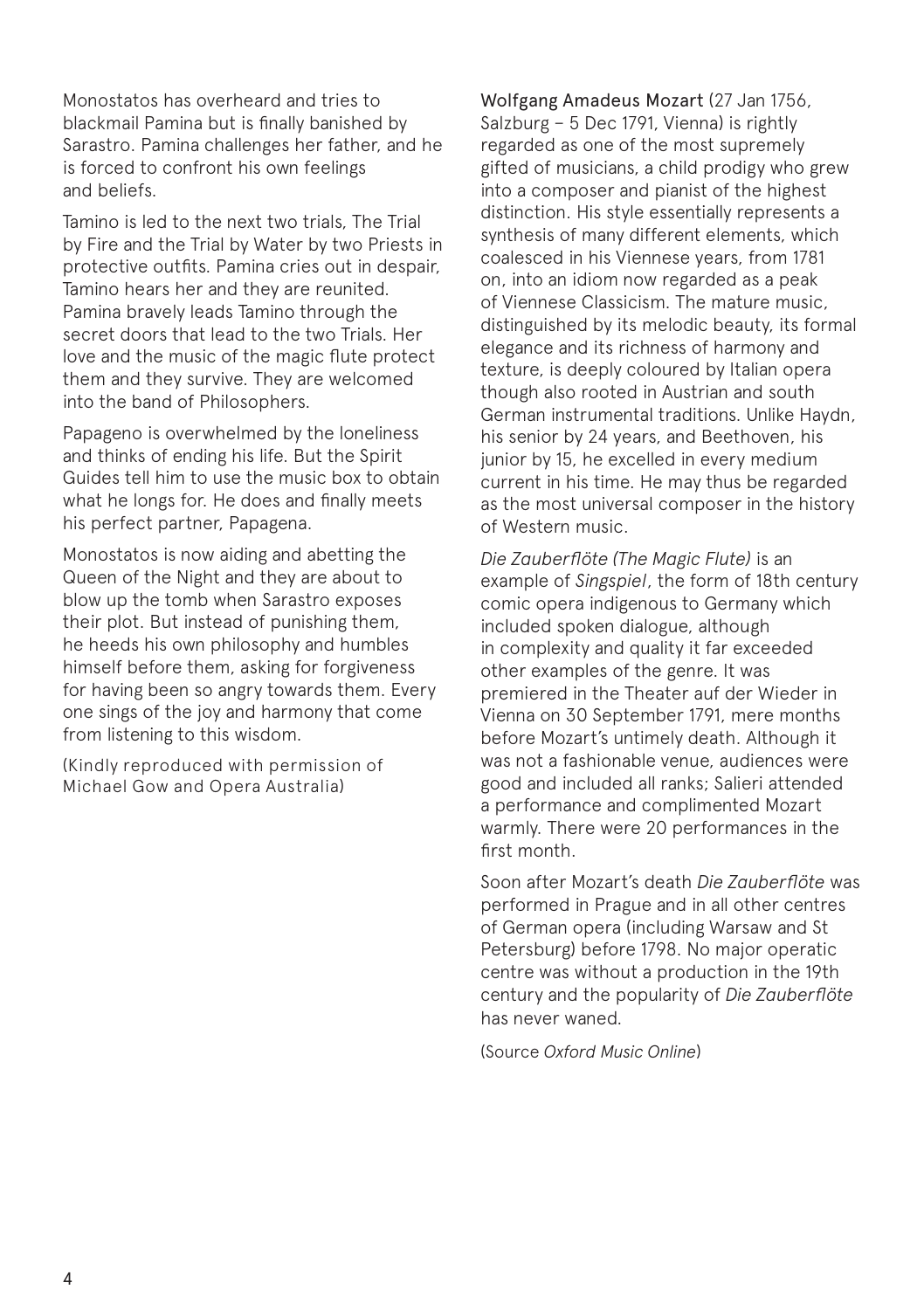### **Music Director's Note**

In presenting Mozart' s *The Magic Flute* this semester, Con Opera has moved in a slightly different direction. We normally invite a director to create a brand new production, tailor-made for our students using the resources of the Conservatorium. This time, we have sourced an existing production, created by Michael Gow for Opera Australia, a production that has toured widely, and been highly acclaimed.

This has created a new dynamic and learning experience for our students, who have been learning to adapt to the needs and production values of a show that has been much performed and somewhat revised over time. This is another important aspect of the singer's craft and skill-base learning to slot into a preexisting concept, and learning to recreate that concept within the parameters set by a revival director. Opera Australia's Roger Press has recreated this production for us, and we have been very fortunate to have someone of his great experience and insight to lead this process.

Michael Gow's production reinvents *The Magic Flute* in the twentieth century, with references to the Hollywood of Indiana Jones, with many witty references and no shortage of slapstick humour. This is undoubtedly a production that looks to the comic side of the work, which has made it popular to audiences all around Australia. It also places it within the long tradition of reworkings and reinventions of the story that were undertaken even while Mozart's own original production was still running. Here we have a *Magic Flute* that sits firmly in the world of opera buffa, even pantomime, rather than Grand Opera.

We will be performing the work sung in German, with English dialogue. Michael Gow created an English singing translation for the original production, which underpins and enhances the style of his production. While we have chosen to perform the musical numbers in German, the flavour of Michael's translation can be

enjoyed in the surtitles, which are derived from Michael's text.

The Conservatorium and Con Opera are very grateful to both Michael Gow and Lyndon Terracini, for their generosity in facilitating the loan of this production, and we are pleased to be fostering this important industry link with our national opera company.

I hope that you will enjoy this zany rendering of Mozart's masterpiece.

#### **Dr Stephen Mould Artistic Director, Con Opera**

### **Director's Note**

I've known *The Magic Flute* since I was quite young. It was the first opera I ever got to know. I've always loved the music, the characters and the mysterious story it tells.

Two things have always disappointed me about *The Magic Flute* though; in the standard version it's assumed black people are naturally inferior to white people; and The Queen of the Night is portrayed as a wicked harpy bent on total power and the destruction of those who oppose her. At the end she and her followers are condemned to the abyss forever.

This is a reflection of the time the opera was written; the brotherhood of man was still Europeans only and powerful women were almost against nature and were to be feared and opposed. Men were rational creatures capable of wielding power for the good of everyone; women were irrational and needed controlling or else there would be chaos.

But the Queen of the Night is a brilliant character; her two arias are some of the most exciting and spectacular music for the voice ever written. I've always felt it a shame when she's destroyed at the end; it sends a great character to her doom and diminishes all of Sarastro's noble talk of reason and forgiveness.

So in this version, as well as leaving out a few scenes in the second act, I've made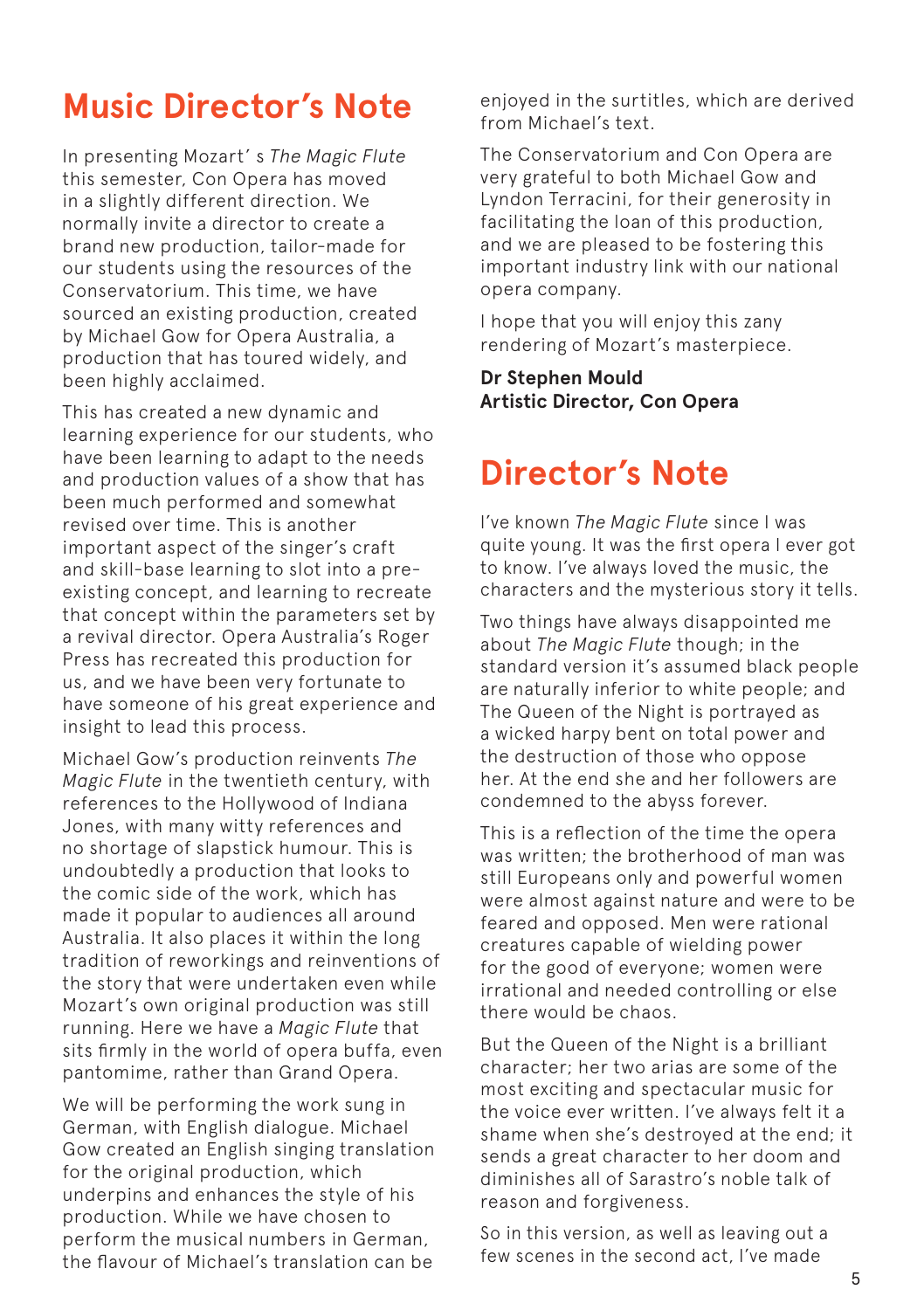Monostatos not black but foreign and subservient to people who assume they are better than him. And the Queen of the Night is here a passionate woman driven almost crazy with grief that her daughter has been kidnapped. At the end, instead of being obliterated, I've shown a moment of revenge turned into a noble act of acceptance, selfawareness and forgiveness.

#### **Michael Gow**

(Kindly reproduced with permission of Michael Gow and Opera Australia)

### **Revival Director's Note**

It's been a real pleasure to lead this re-working of *The Magic Flute*, an opera which, like Michael, I have known for a long time and in many varied versions.

The highlight of this project for me has been to work with such a talented and enthusiastic group of young singers. Their energy and invention has added greatly to the production.

In this version we have a full, more traditional casting of the opera, as compared to Opera Australia's lean touring company, who Michael created this show for. This means it's been necessary to adapt and expand the way we tell the story in a few places. We are also performing all of Mozart's wonderful score, so you will have the benefit of several extra scenes in the production tonight.

These new, or reinstated, scenes have required some additional translation for the surtitles. I hope I have kept with the spirit of Michael's clever work.

And, of course, we are singing the text in the original German – another departure from Opera Australia's production which was completely in English. This has been another learning process for our singers and a challenge for me, as we try and synthesise these disparate elements.

But *The Magic Flute* has always been a magical amalgam of many parts – that is how Mozart and Schikaneder conceived it, and it has been proven over the years with its broad appeal.

It combines adventure, romance, comedy and spirituality; everything you need for an old-school Saturday afternoon matinee at the cinema (sorry, no popcorn allowed) But you do get Mozart's fabulous music. Enjoy!

#### **Roger Press**

### **Opera Australia**

Australia's national opera company was born when a band of idealists — butchers,  $pharmacists$ , newsagents  $-$  gave up their day jobs to celebrate the 1956 Mozart bicentenary with a season of four of his operas. Today, Opera Australia (OA) is Australia's largest arts employer, with annual seasons showcasing the world's great opera and music theatre repertoire, a touring program staging works in regional Australia, and with performance broadcasts in cinemas and on national television and radio.

It's been a magnificent journey over the last 60 years. In 1965, nine years after the company's inception, theatrical entrepreneur JC Williamson put it on the international opera map when he used its chorus, staff and some of the principal singers in a season starring Joan Sutherland and Luciano Pavarotti. In 1967, the New South Wales state government gave a grant towards the formation of a permanent state company. The Sydney Opera House opened in 1973 with Prokofiev's *War and Peace*. Sutherland brought glory to the new house when she sang the title role in Donizetti's *Lucia di Lammermoor* there three years later. In 1982, she performed as Violetta in *La Traviata* at the inaugural Opera in the Domain. Richard Meale's 1986 *Voss*, based on Nobel winner Patrick White's novel and with libretto by David Malouf, united some of the biggest names in local arts to stage a milestone of Australian-made opera. Baz Luhrmann's *A Midsummer Night's Dream*  subsequently became the first Australian opera production to be performed internationally, at 1994's Edinburgh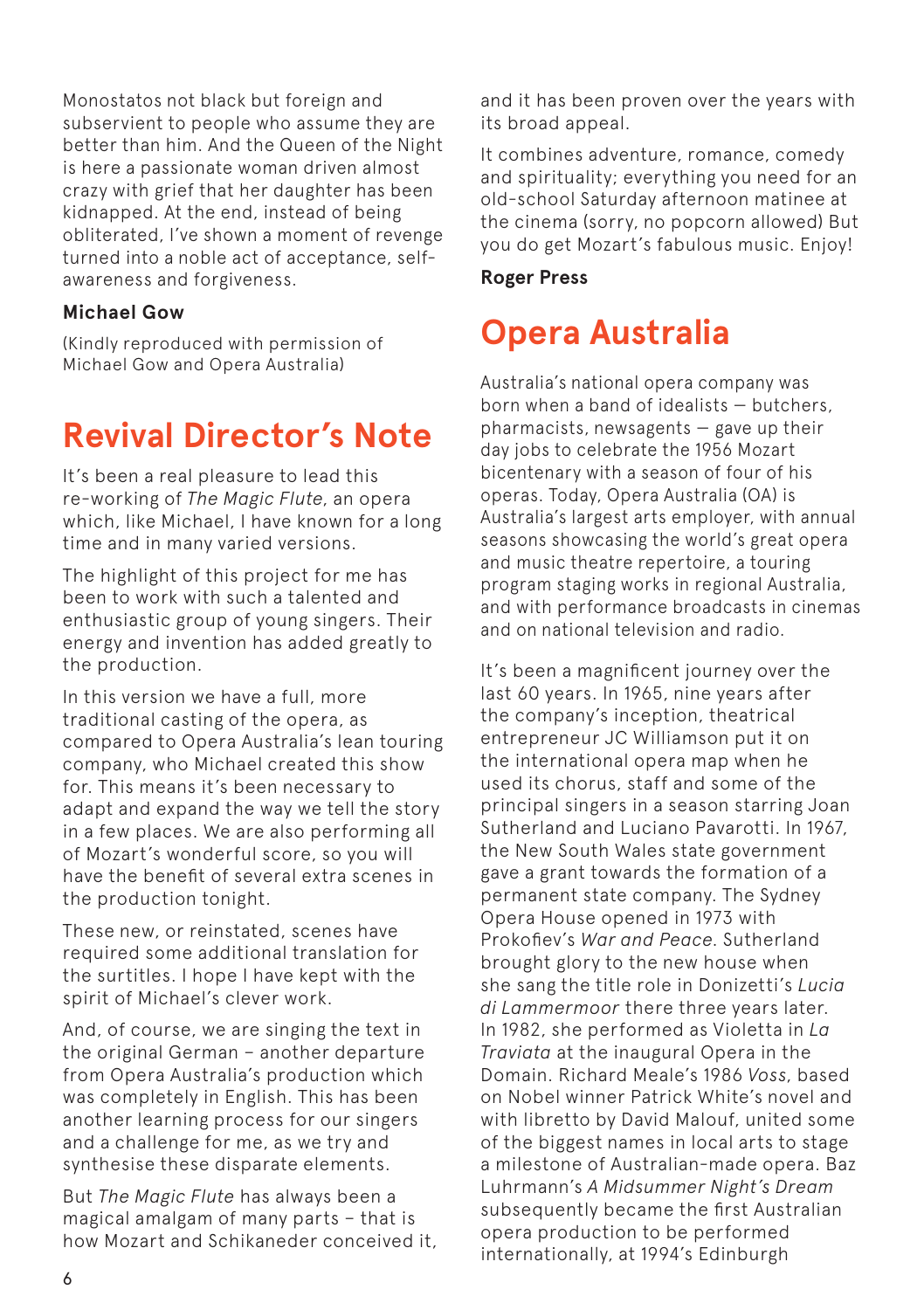Festival. Two years later, the company, then known as the Australian Opera, merged with the Victoria State Opera to form Opera Australia, under the artistic directorship of Moffatt Oxenbould.

In the 21st century, under artistic director Lyndon Terracini, OA has won the hearts of ever larger and more diverse audiences, giving more than 600 performances for more than half a million people every year. In 2012, Handa Opera on Sydney Harbour was launched with a spectacular production of *La Traviata*, followed by *Carmen*, *Madama Butterfly*, *Aida* and *Turandot* in successive years. OA has also embraced musicals as part of its repertoire, most recently with a fêted Lincoln Center production of South Pacific (2012) and followed by *The King and I*, *Anything Goes* and *My Fair Lady,* directed by Julie Andrews. High-quality core repertoire continues: co-productions with major international houses have become a cornerstone of company repertoire since OA staged the 2013 world première of La Fura Dels Baus' production of Verdi's *A Masked Ball*, and the company's first *Ring Cycle*, directed by Neil Armfield, opened at Melbourne's State Theatre in 2013. OA capped off a jubilant 60th anniversary year with a revival of its *Ring Cycle.*

**opera.org.au**

# **Biographies**

### **Dr Stephen Mould, Artistic Director of Con Opera, Music Director**

Sydney-born Stephen Mould is a graduate of the Sydney Conservatorium of Music. In 1985, he moved to London to continue his studies at the Royal Academy of Music. During this time, he was active as an orchestral and choral conductor and as a freelance repetiteur. In 1988, he was appointed Head of Music at the Lyric Opera of Queensland, in Brisbane and, in addition to conducting several productions for that company, was also engaged for concerts with the

Queensland Philharmonic Orchestra, the Queensland Symphony Orchestra, and conducted opera productions with the Queensland Conservatorium of Music. In 1990, Dr Mould returned to Europe and was engaged as a conductor and musical assistant by a number of opera houses and festivals in Germany, Belgium, Norway and Italy. In 1990, he was engaged as an assistant at the Théatre de la Monnaie, Brussels and in 1992 was appointed to the staff of Opera Frankfurt as assistant to the Music Director. During this time, he was also engaged as a teacher at the music conservatorium in Frankfurt. In 1996, he joined the music staff of Opera Australia.

Dr Mould has undertaken engagements for the Sydney Festival, the Melbourne Festival, Symphony Australia and the Sydney Philharmonic Choirs. He was also engaged for State Opera of South Australia's productions of Wagner's *Der Ring des Nibelungen* (1998 and 2004) and Parsifal (2002). Stephen Mould was Head of Music at Opera Australia between 2004 and 2008 and, since 1998, has regularly appeared as conductor for the Company. His repertoire includes *La Bohème, Simon Boccanegra, Die Zauberflöte, Le nozze di Figaro, La Voix Humaine, Rusalka, Carmen*  and *The Makropulos Secret*. In addition, he has appeared with the Sydney and Queensland Symphony Orchestras, the SBS Youth Orchestra, and is a regular guest with Willoughby Symphony Orchestra. In 2006, he conducted *Cavalleria Rusticana* and *Pagliacci* for the Macau International Music Festival and, in 2008, made his American debut for Baltimore Opera conducting *Madama Butterfly*. He also appeared in New Zealand with the Auckland Philharmonia.

Dr Mould is currently Artistic Director of Con Opera and Senior Lecturer in Operatic Studies at the Sydney Conservatorium of Music while continuing his freelance activities as a conductor and accompanist. Recent operatic engagements have included *The Mikado* and a new production of *Le nozze di Figaro* for Opera Australia and *Così fan tutte for Opera Queensland*.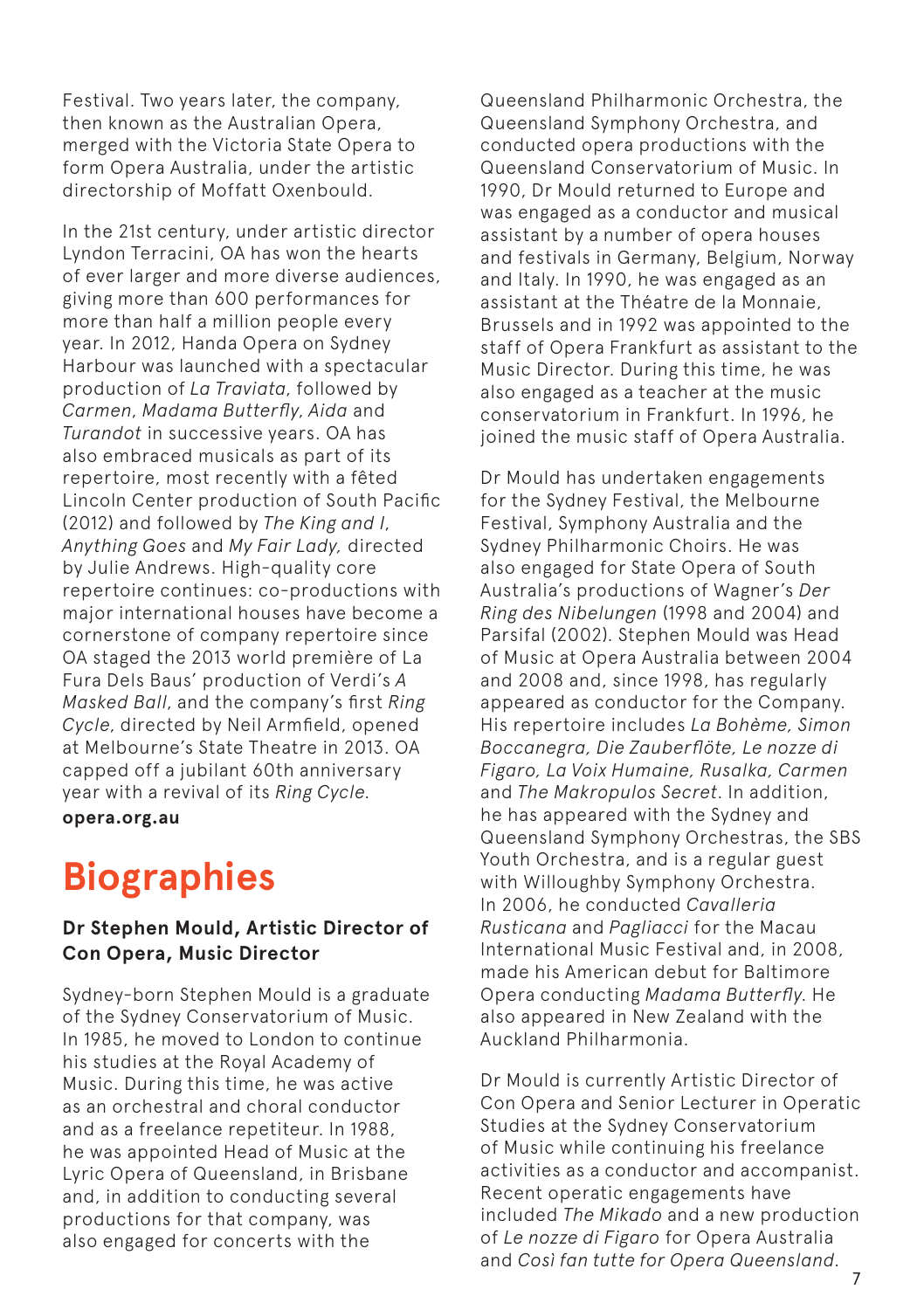2014/2015 performances included concerts with the Queensland, Canberra and Willoughby Symphony Orchestras, *Messiah* for New Zealand Symphony Orchestra and Assistant Conductor for *Elektra* with the Sydney Symphony. **sydney.edu.au/music/staff-profiles/ stephen.mould.php**

### **Roger Press Revival Director**

Roger acted in, and stage managed, productions for Sydney University Dramatic Society and was an assistant director on five short film productions for the Australian Film, Television & Radio School.

As a Resident Director for Opera Australia, Roger has worked on productions of *Carmen*, *Romeo and Juliet, Julius Caesar, Così fan tutte, The Turn of the Screw, Der Rosenkavalier, Die Meistersinger von Nürnberg, Lucia di Lammermoor, The Barber of Seville, La Traviata, Der Ring des Nibelungen, Eugene Onegin, Otello, Tosca, Don Carlos* and *The Pearlfishers*. He is associate director for productions of *Capriccio* and Neil Armfield's *The Marriage of Figaro*, a production he has rehearsed for Opera Queensland, State Opera of South Australia and West Australian Opera. Also for West Australian Opera, he has rehearsed *Nabucco*, and for Opera Queensland, *The Turn of the Screw*.

From 2007 to 2009, he was the Resident Director for the Really Useful Company's *The Phantom of the Opera* for its tour of Australia, New Zealand and Taiwan. Roger directed the OzOpera 2011 production of *La Traviata* and was recently involved as resident director on the ABCTV coproduction of *The Divorce*. He has also worked in various capacities for MTC, STC, Theatre of Image, Cameron Mackintosh, Sydney Festival, Pinchgut Opera, The Really Useful Company and Network Ten. opera.org.au/artists/roger-press

### **Peter Rubie Revival Lighting Designer**

Peter Rubie is a Lighting Designer based in Sydney. He graduated from the WA Academy of Performing Arts in 2007 and has a passion for delivering dynamic lighting designs for a wide variety of performance styles. He strongly believes that lighting can make or break a performance when viewed by an audience and strives to enhance the performers' and audiences' experiences for all performance styles be it concerts, events, dance, opera or theatre.

Peter's designs are regularly seen on concert stages all around Australia and he has designed the lighting for many notable international artists including Amanda Palmer, Ben Folds, The Proclaimers, TV on the Radio, Anna Calvi, Idina Menzel, Lea Salonga and Gary Clark Jr. He has had the pleasure of lighting some home-grown artists such as; Tina Arena, Kate Miller-Heidke, Megan Washington, Tommy Emmanuel, Eskimo Joe and Megan Washington.

Peter's classical work includes regular designs for the Australian Brandenburg Orchestra and the Sydney Symphony Orchestra, most recently working on a collaboration between the Brandenburg and world renowned company Circa in 'Spanish Baroque', a fusion of Baroque music and contemporary circus. Peter is also no stranger to Opera having worked with many local opera companies on shows such as the 2015 production of *Tristan und Isolde* presented by the SSO.

Peter has designed for numerous high profile clients including News Corp, Cartier, Bvlgari and David Jones. He's had the honour of designing for some dignitaries including the farewell musical tribute to Dame Marie Bashir and was responsible for lighting a private function for the Crown Prince Couple of Denmark in 2013.

2017 has been a busy year for Peter including a unique lighting design for the new Ministry of Sound Club in Australia: the first of its kind since the original in London. peter.rubie.com.au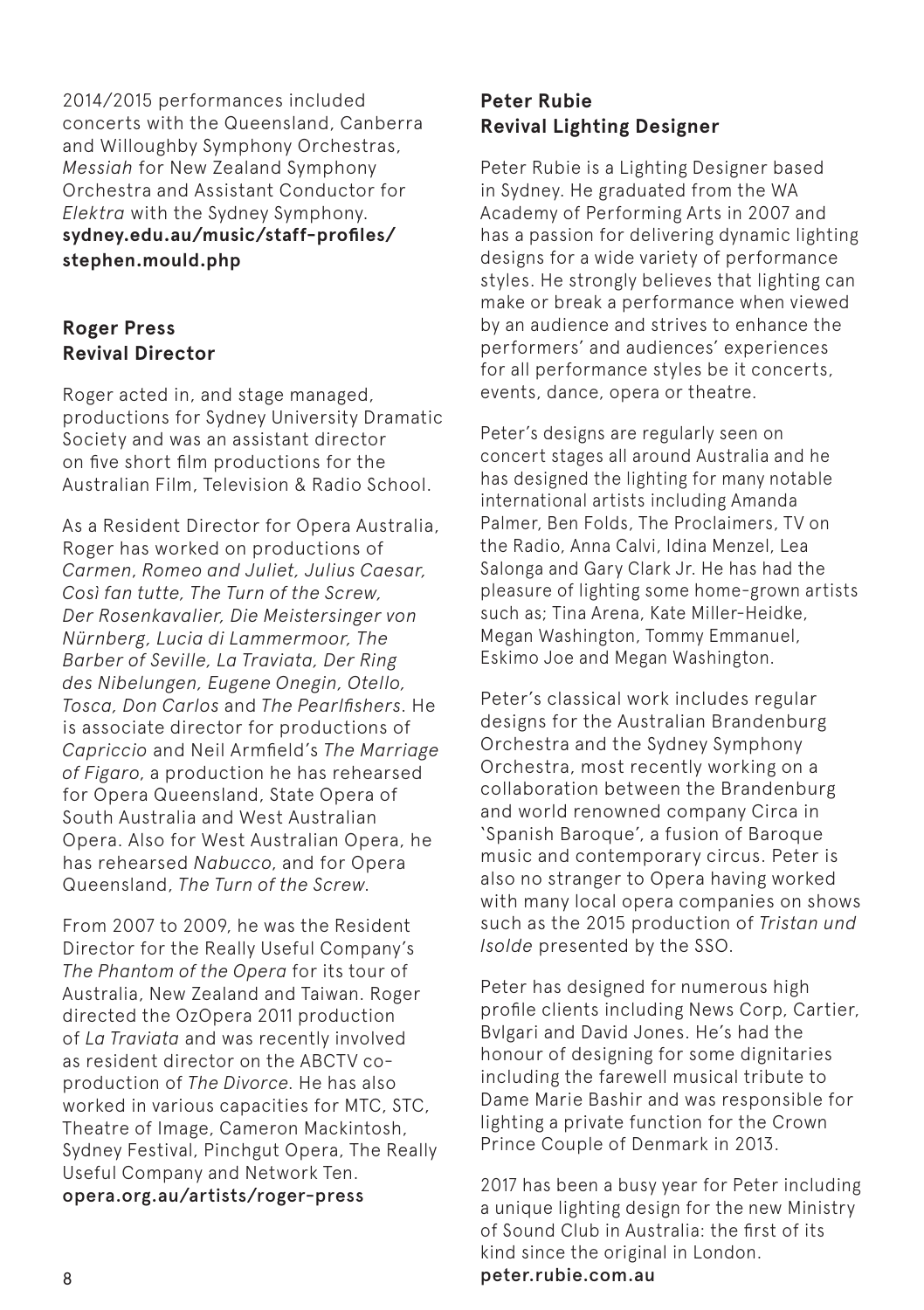### **Cast (in order of appearance)**

*Tamino* Joshua Oxley

*First Lady* Sitong Liu

*Second Lady* Viktoria Bolonina

*Third Lady* Jia Yao Sun

*Papageno* Tristan Entwistle\* Jeremy Dubé‡

*The Queen of Night*  Esther Song\* Aimee O'Neill‡

*Monostatos* Ryan O'Donnell\* Evan Kirby‡

*Pamina* Samanta Lestavel\* Ashlee Woodgate‡

*First Spirit* Victoria Bromberger

*Second Spirit* Victoria Hodgkinson

*Third Spirit* Rebecca Hart

*Speaker/First Priest/ Second Armed Man* Haotian Qi

*Sarastro* Vincent Farrell

*Second Priest/ First Armed Man* Jack Ayoub

*Papagena* Josi Ann Ellem

\* Performing 14 and 19 Oct ‡ Performing 17 and 21 Oct

**Understudies** *Tamino* - Ryan O'Donnell *First Spirit*/*Papagena* - Jessica Blunt

### **Orchestra**

**Violin 1** Anna Da Silva Chen, *concertmaster* Marrianne Liu Seamus Macnamara Eva Li Rachel Williams Sophia Vasic Levana Limoa Annastasia Milwain

**Violin 2** Emily Beauchamp\* Mateja Primorac Lucy Macourt Myri Kim Amy Huang Lydia Sawires Megan Yang Suntian Shen

**Viola** Sergio Insuasti\* Henry Justo Cora Fabbri Dana Lee Marlon Schroeder Eunice Wong

**Cello** James Morley\* Nicholas McManus Lauren Olofsson Anna Reid

**Double Bass** David Barlow\* Emma Trivett Hayley Witmore

**Flute** Michelle Wang\* Andrew Collins

**Oboe** Callum Hogan\* Joshua Ning

**Clarinet** Yeri Kim\* Zhu Xing Cao

**Bassoon** Alison Wormell\* Sofia Obando

**Horn** Oliver Harris\* Lilly Cremer

**Trumpet** Christian Sharpe\* Sam Thompson

**Trombone** Cian Malikides\* Jarrod Callaghan D'arcy Shevlin

**Glockenspiel** Jasmine Wei\*

**Percussion** Nancy Zheng\*

\* Section leader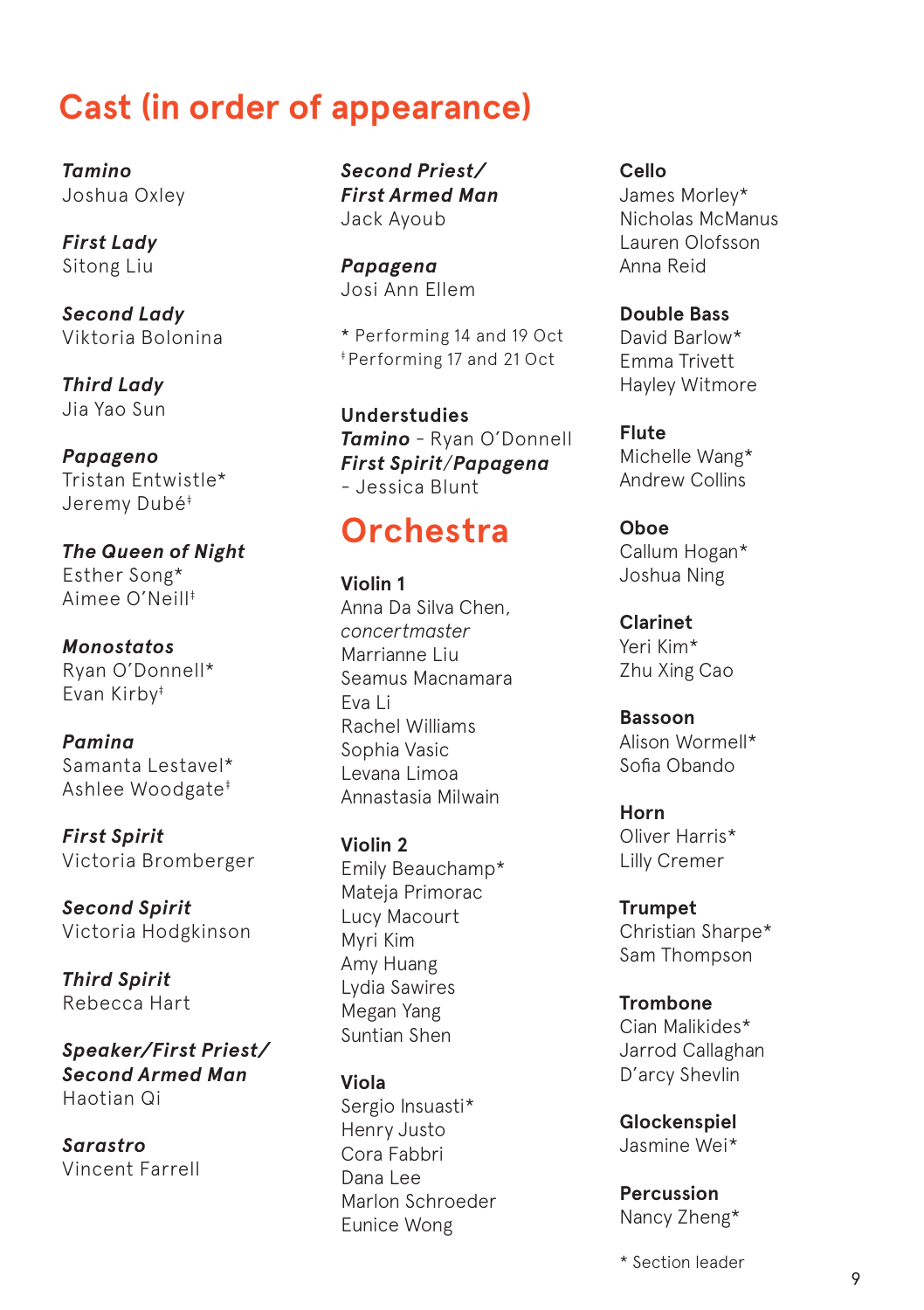#### **Soprano**

Katherine Allen Meredith Cheng Kirralee Elliott Ellen McNeil Chloe Robbins

### **Alto**

Robert Adam Freya Backen Joann Balasuriya Michael Burden Stella Hannock Madeline O'Dea

### **Tenor**

Mark Allerton Hamish James Dominic Lui Warrick Tyrrell

### **Baritone**

Frankie Bouchier Geoffrey Carman Michael Kallidis Timothy Nunn Daniel Ott

### **Acknowledgments**

Thank you to: Opera Australia, Kate McMillan, Adrienne Sach, Jarrad Salmon, Dr David Kim-Boyle, Lee Edwards, Guy McEwan and Rodney Boatwright.

## **Chorus Production Credits**

**Revival Director** Roger Press **Music Director** Dr Stephen Mould **Revival Lighting Designer** Peter Rubie **Production Manager** Grant Shaw **Stage Manager** Katharina Huoy **Costumier** Caitlyn Eliott

**German Language Coach**  Anke Hoeppner-Ryan

**Scenery and Properties** Opera Australia Workshop

**Costumes and Millinery** Opera Australia Workshop

**Wigs** Opera Australia Workshop

**Hair and Make-up** Rachel Dal Santo

**Head of Lighting** Liam O'Keefe

**Head Mechanist** Charles Upton

**Orchestral Management** Scott Ryan, Tom Westley

**Chorus Master** Rachelle Elliott

**Repetiteurs** Julia de Plater, Josephine Flores Tam, Jasmine Wei

**Assistant Chorus Master** Warwick Tyrell

**Assistant Conductors** Carlo Antonioli, Louis Sharpe, Warwick Tyrell

**Score and Music Preparation**  Stephen Yates

**Surtitle Operation** Carlo Antonioli

**Publicity** Jacqui Smith, Mandy Campbell

**Production Photography**  Christopher Hayles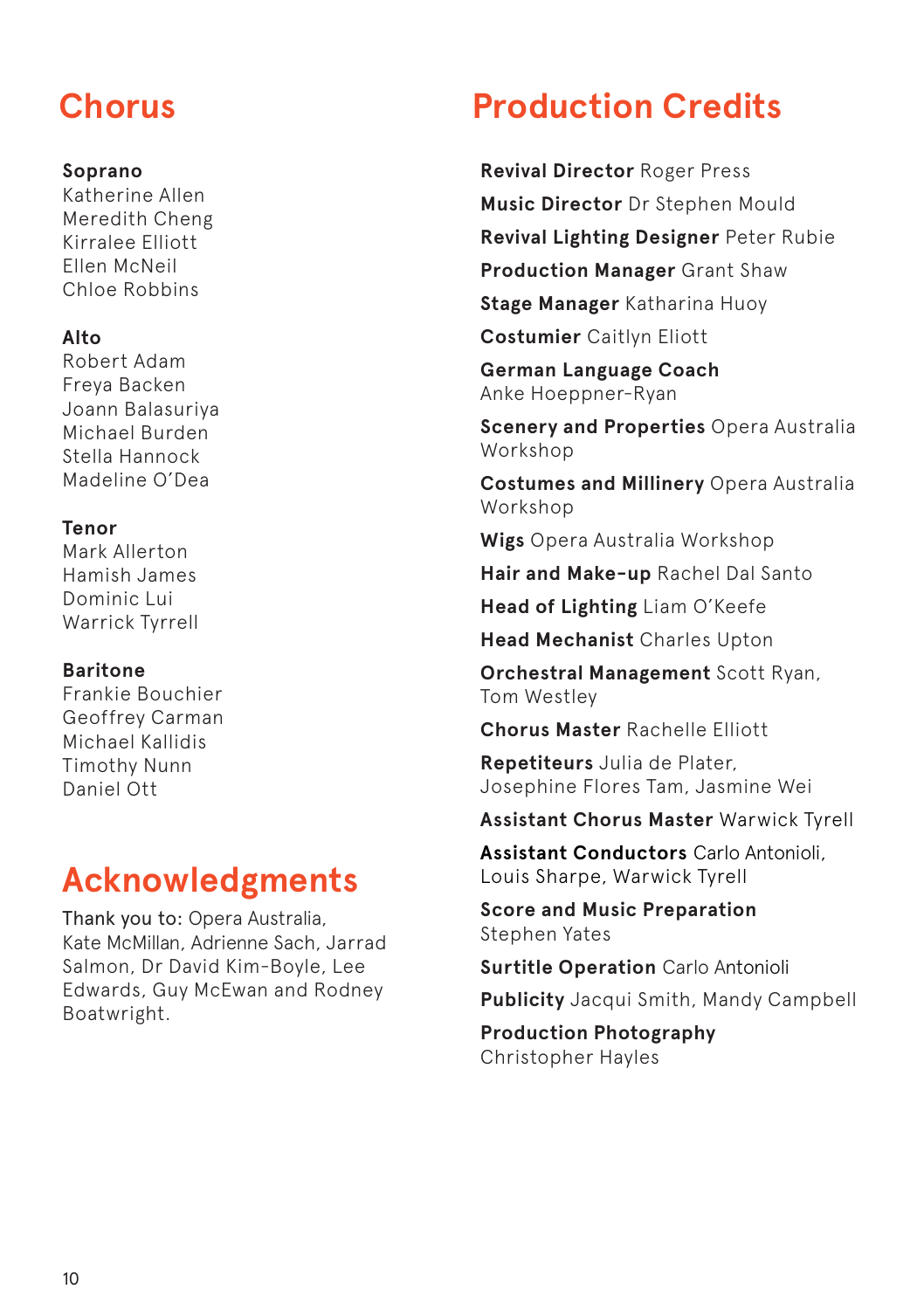### **Vocal and Opera Studies Division**

**Artistic Director, Con Opera** Dr Stephen Mould stephen.mould@sydney.edu.au

**Unit of Study Coordinator, Voice and Opera** Dr Rowena Cowley rowena.cowley@sydney.edu.au

**Unit of Study Coordinator, Stage**  Dr Narelle Yeo narelle.yeo@sydney.edu.au

**Unit of Study Coordinator, Language and Diction** Anke Hoeppner anke.hoeppner@sydney.edu.au

**Voice and Opera Performance**

Dr Rowena Cowley Andrew Dalton Associate Professor Michael Halliwell Anke Hoeppner-Ryan Maree Ryan AM Barry Ryan OAM Robyn Wells Stephen Yalouris Dr Narelle Yeo

**Opera Coaching** 

Dr Stephen Mould Siro Battaglin Julia de Plater Kate Johnson Ingrid Sakurovs Robert Greene Alan Hicks

**Opera Language and Diction**  Alan Hicks (Italian) Anke Hoeppner-Ryan (German) Simon Lobelson (French)

**Dance and Movement**  Olivia Ansell Jo Ansell

**Stagecraft** Dr Narelle Yeo

**Acting** Paige Gardiner

**Theatre Studies** Simon Lobelson Andy Morton

**Ensemble** Dr Stephen Mould

**Opera Performance Class** Barry Ryan OAM

**Opera History** Associate Professor Michael Halliwell

**music.sydney.edu.au/opera**